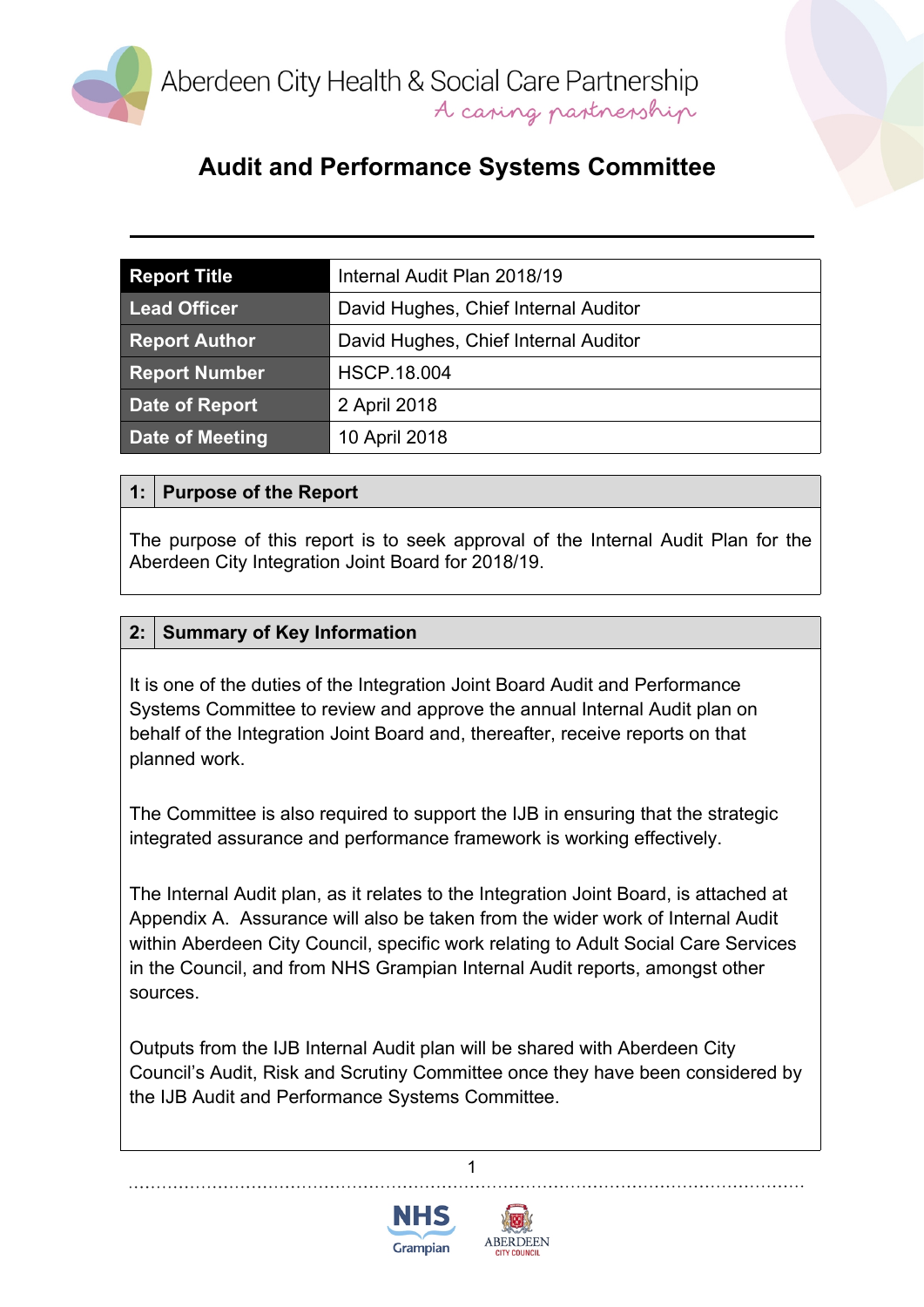

Aberdeen City Health & Social Care Partnership A casing pastnesship

## **Audit and Performance Systems Committee**

Aberdeen City Council's Audit, Risk and Scrutiny Committee approved the 2018/19 Internal Audit Plan relating to Adult Social Care Services in the Council on 22 February (attached as Appendix B to this report) and the basis on which the overall plan was developed. Outputs from these reviews will be shared with the Aberdeen City IJB Audit and Performance Systems Committee for information once they have been considered by Aberdeen City Council's Audit, Risk and Scrutiny Committee.

Audits undertaken by NHS Grampian's Internal Auditors, PWC, will be reported to the NHS Grampian Audit Committee in the first instance. Where there is a direct relationship between the work undertaken and the IJB, the reports will be presented to the Aberdeen City IJB Audit and Performance Systems Committee for information. The Internal Audit plan for NHS Grampian for 2018/19 will be circulated when it has been agreed.

#### **3: Equalities, Financial, Workforce and Other Implications**

**Equalities –** An equality impact assessment is not required because the reason for this report is for Committee to discuss, review and comment on the Internal Audit Plan for 2018/19 and there will be no differential impact, as a result of this report, on people with protected characteristics.

**Financial** – There are no financial implications arising directly from this report.

**Workforce –** There are no workforce implications arising directly from this report.

**Other –** There are no other implications arising directly from this report.

#### **4: Management of Risk**

**Identified risk(s):** The Internal Audit process considers risks involved in the areas subject to review. Any risk implications identified through the Internal Audit process are as detailed in the resultant report.

 $\mathfrak{p}$ 

**How might the content of this report impact or mitigate the known risks:** Where risks have been identified during the Internal Audit process,



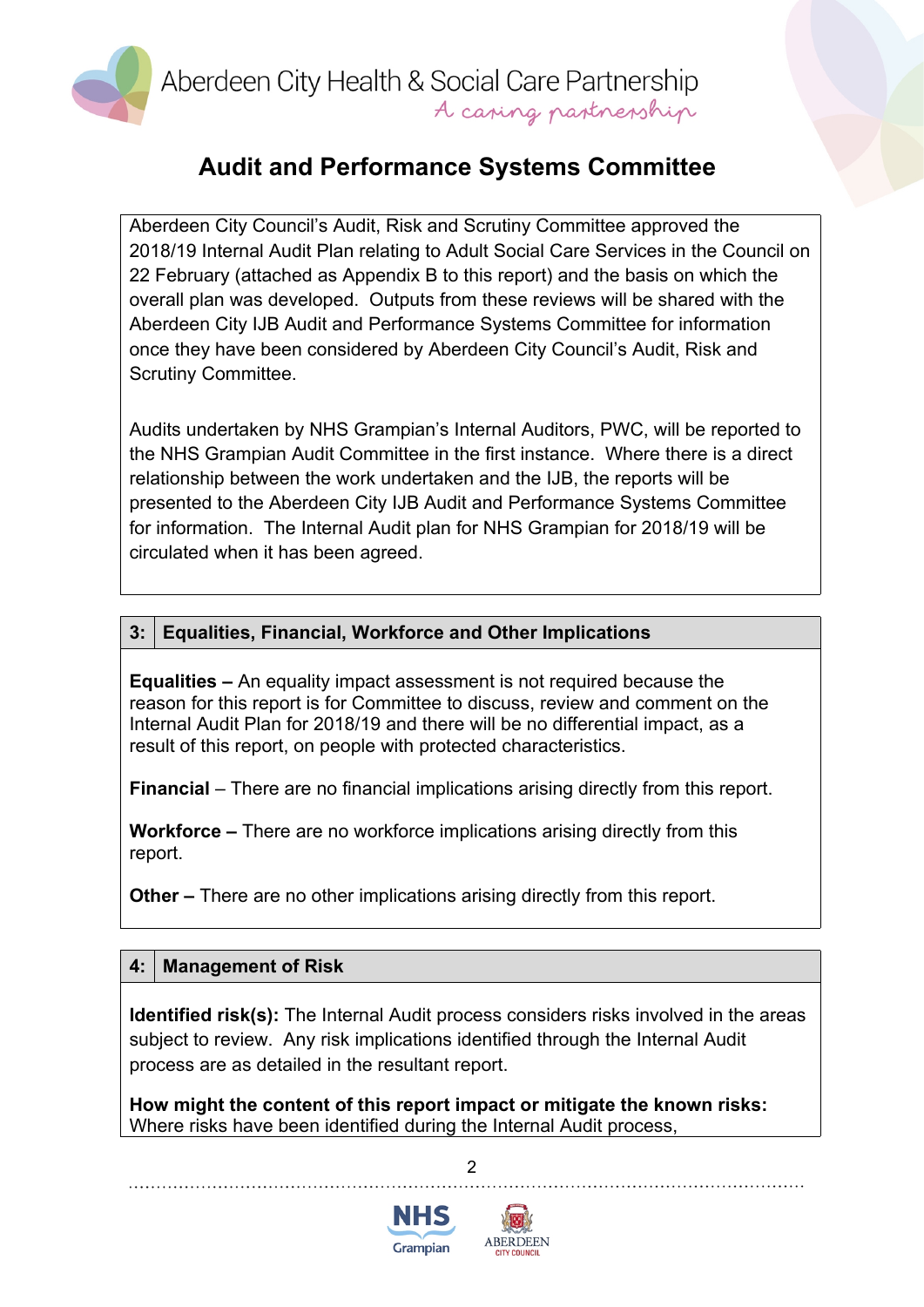

recommendations have been made to management in order to mitigate these risks.

#### **5: Recommendations**

It is recommended that the Committee:

Approve the Internal Audit plan for 2018/19.



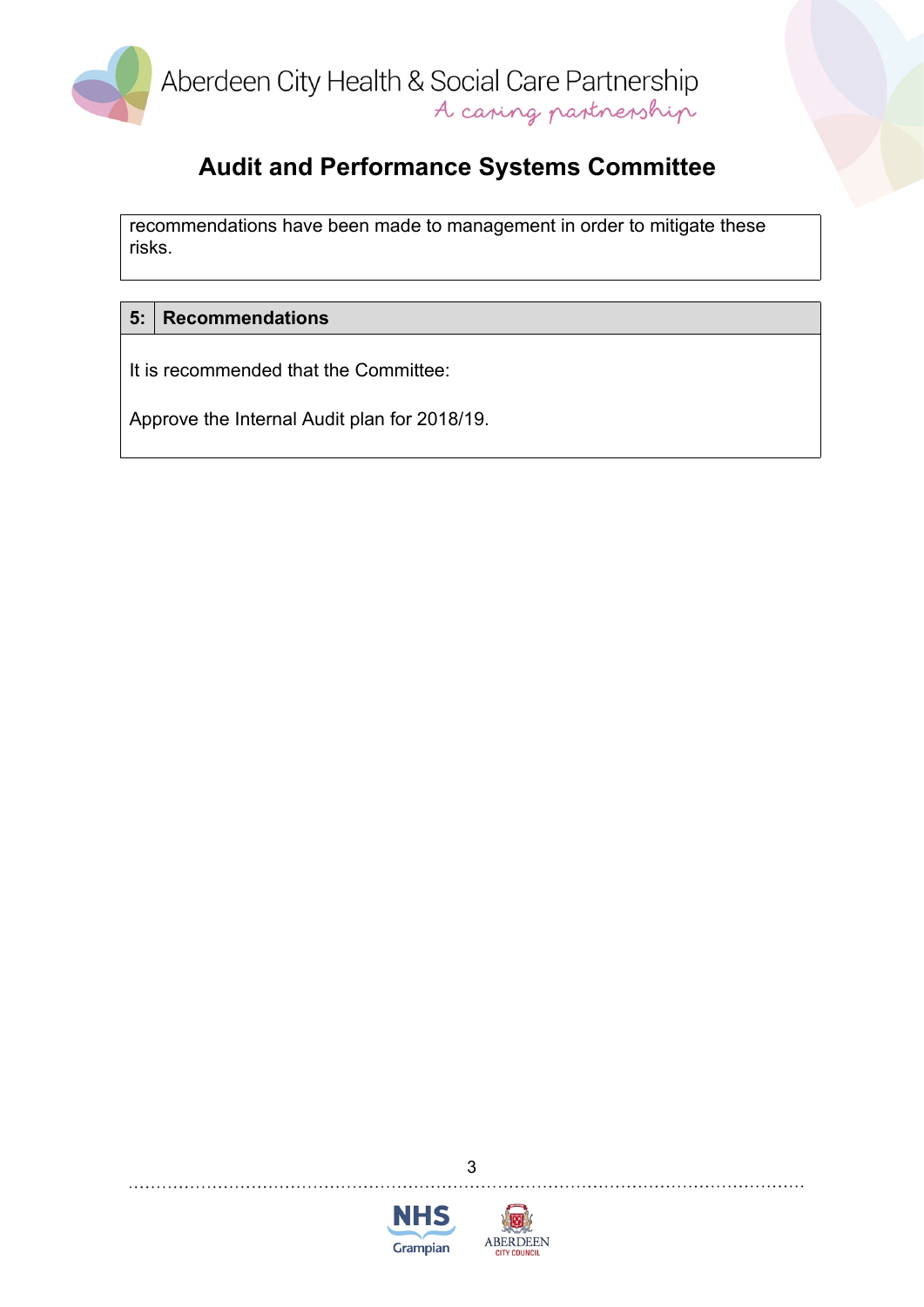

## **APPENDIX A**

## **ABERDEEN CITY INTEGRATION JOINT BOARD**

## **INTERNAL AUDIT PLAN 2018-19**

| SUBJECT | <b>SCOPE</b> | <b>OBJECTIVE</b> | Indicative |
|---------|--------------|------------------|------------|
|         |              |                  | Quarter    |
|         |              |                  |            |

| <b>Budget Setting,</b><br>Monitoring and<br><b>Financial Reporting</b> | <b>IJB Budget Setting,</b><br>Monitoring and<br><b>Financial Reporting</b>             | To provide assurance that<br>appropriate arrangements<br>are in place regarding IJB<br>budget and financial<br>reporting.                                                                                                                                                                                 | Q2             |
|------------------------------------------------------------------------|----------------------------------------------------------------------------------------|-----------------------------------------------------------------------------------------------------------------------------------------------------------------------------------------------------------------------------------------------------------------------------------------------------------|----------------|
| <b>Directions</b>                                                      | <b>Directions</b>                                                                      | To provide assurance that<br>the arrangements in place for<br>issuing Directions, and the<br>Directions themselves, are<br>appropriate, and that<br>adequate procedures are in<br>place for monitoring<br>performance.                                                                                    | Q3             |
| New Models of<br>Delivery / Co-location<br>of staff                    | IJB's arrangements<br>following<br>introduction of new<br>structure from April<br>2018 | To provide assurance over<br>the IJB's arrangements<br>regarding their new structure<br>from April 2018 ensuring that<br>accountability and reporting<br>arrangements are clear,<br>appropriate policies and<br>procedures are in place, and<br>that there is clarity regarding<br>schemes of delegation. | Q <sub>4</sub> |





4